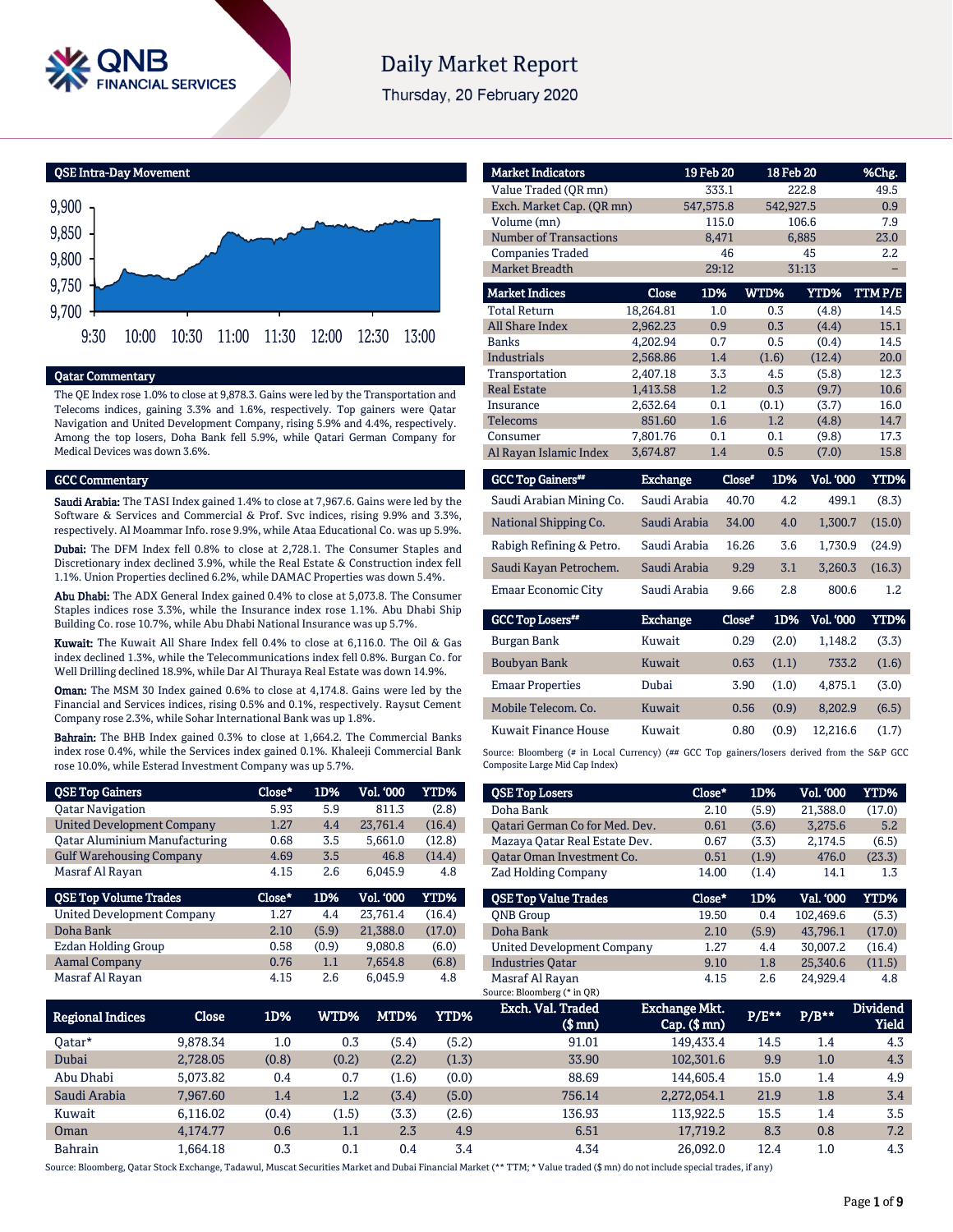## Qatar Market Commentary

- The QE Index rose 1.0% to close at 9,878.3. The Transportation and Telecoms indices led the gains. The index rose on the back of buying support from non-Qatari shareholders despite selling pressure from Qatari and GCC shareholders.
- Qatar Navigation and United Development Company were the top gainers, rising 5.9% and 4.4%, respectively. Among the top losers, Doha Bank fell 5.9%, while Qatari German Company for Medical Devices was down 3.6%.
- Volume of shares traded on Wednesday rose by 7.9% to 115.0mn from 106.6mn on Tuesday. Further, as compared to the 30-day moving average of 82.9mn, volume for the day was 38.6% higher. United Development Company and Doha Bank were the most active stocks, contributing 20.7% and 18.6% to the total volume, respectively.

| <b>Overall Activity</b>    | Buy %* | Sell %* | Net (QR)         |
|----------------------------|--------|---------|------------------|
| Oatari Individuals         | 19.36% | 33.94%  | (48,565,030.01)  |
| <b>Oatari Institutions</b> | 37.67% | 33.18%  | 14,938,924.42    |
| Oatari                     | 57.03% | 67.12%  | (33,626,105.60)  |
| <b>GCC</b> Individuals     | 1.29%  | 1.35%   | (211, 243.26)    |
| <b>GCC</b> Institutions    | 1.53%  | 9.56%   | (26,759,078.21)  |
| <b>GCC</b>                 | 2.82%  | 10.91%  | (26,970,321.47)  |
| Non-Oatari Individuals     | 6.92%  | 5.95%   | 3.232.509.54     |
| Non-Oatari Institutions    | 33.23% | 16.01%  | 57, 363, 917. 53 |
| Non-Oatari                 | 40.15% | 21.96%  | 60.596,427.07    |

Source: Qatar Stock Exchange (\*as a % of traded value)

## Earnings Releases, Global Economic Data and Earnings Calendar

## Earnings Releases

| Company                          | Market       | Currency   | Revenue (mn)             | % Change | <b>Operating Profit</b> | % Change                 | <b>Net Profit</b> | % Change |
|----------------------------------|--------------|------------|--------------------------|----------|-------------------------|--------------------------|-------------------|----------|
|                                  |              |            | 402019                   | YoY      | (mn) 402019             | YoY                      | (mn) 402019       | YoY      |
| Al Moammar Info. Systems Co.*    | Saudi Arabia | <b>SR</b>  | 997.5                    | 12.6%    | 100.2                   | 16.6%                    | 76.0              | 17.8%    |
| Herfy Food Services Co.*         | Saudi Arabia | <b>SR</b>  | 1,288.3                  | 5.0%     | 238.5                   | 8.1%                     | 196.1             | $-4.0%$  |
| Ras Alkhaima Nat. Insurance Co.* | Abu Dhabi    | AED        | 582.4                    | 20.9%    |                         | $\overline{\phantom{0}}$ | 3.5               | $-81.8%$ |
| Al Ain Ahlia Ins. Co.*           | Abu Dhabi    | <b>AED</b> | 1.153.9                  | $-23.8%$ |                         | $\overline{\phantom{0}}$ | 57.7              | 94.4%    |
| Takaful International Company*   | Bahrain      | <b>BHD</b> | $\overline{\phantom{0}}$ | -        | -                       | $\overline{\phantom{0}}$ | 0.7               | 6.1%     |
|                                  |              |            |                          |          |                         |                          |                   |          |

Source: Company data, DFM, ADX, MSM, TASI, BHB. (\*Financial for FY2019)

## Global Economic Data

| <b>Date</b> | <b>Market</b> | Source                              | <b>Indicator</b>                 | Period | Actual  | Consensus | <b>Previous</b> |
|-------------|---------------|-------------------------------------|----------------------------------|--------|---------|-----------|-----------------|
| 02/19       | <b>US</b>     | <b>Mortgage Bankers Association</b> | <b>MBA Mortgage Applications</b> | 14-Feb | $-6.4%$ | -         | 1.1%            |
| 02/19       | <b>US</b>     | <b>Bureau of Labor Statistics</b>   | <b>PPI Final Demand MoM</b>      | Jan    | 0.5%    | 0.1%      | 0.1%            |
| 02/19       | US            | <b>Bureau of Labor Statistics</b>   | PPI Final Demand YoY             | Jan    | 2.1%    | 1.6%      | 1.3%            |
| 02/19       | UK            | UK Office for National Statistics   | <b>CPI MoM</b>                   | Jan    | $-0.3%$ | $-0.4%$   | 0.0%            |
| 02/19       | UK            | UK Office for National Statistics   | <b>CPI YoY</b>                   | Jan    | 1.8%    | 1.6%      | 1.3%            |
| 02/19       | <b>UK</b>     | UK Office for National Statistics   | <b>CPI Core YoY</b>              | Jan    | 1.6%    | 1.5%      | 1.4%            |
| 02/19       | Japan         | Ministry of Finance Japan           | Exports YoY                      | Jan    | $-2.6%$ | $-7.0%$   | $-6.3%$         |
| 02/19       | Japan         | Ministry of Finance Japan           | <b>Imports YoY</b>               | Jan    | $-3.6%$ | $-1.8%$   | $-4.9%$         |

Source: Bloomberg (s.a. = seasonally adjusted; n.s.a. = non-seasonally adjusted; w.d.a. = working day adjusted)

### Earnings Calendar

| <b>Tickers</b> | <b>Company Name</b>                           | Date of reporting 4Q2019results | No. of days remaining | <b>Status</b> |
|----------------|-----------------------------------------------|---------------------------------|-----------------------|---------------|
| <b>MPHC</b>    | Mesaieed Petrochemical Holding Company        | 20-Feb-20                       | 0                     | Due           |
| <b>ONNS</b>    | <b>Qatar Navigation (Milaha)</b>              | 25-Feb-20                       | h                     | Due           |
| <b>OGRI</b>    | Oatar General Insurance & Reinsurance Company | 26-Feb-20                       | 6                     | Due           |
| <b>OISI</b>    | <b>Oatar Islamic Insurance Group</b>          | 26-Feb-20                       | 6                     | Due           |
| <b>MCCS</b>    | Mannai Corporation                            | 27-Feb-20                       | 7                     | Due           |
| <b>WDAM</b>    | <b>Widam Food Company</b>                     | $1-Mar-20$                      | 10                    | Due           |
| <b>DBIS</b>    | Dlala Brokerage & Investment Holding Company  | 3-Mar-20                        | 12                    | Due           |
| <b>AKHI</b>    | Al Khaleej Takaful Insurance Company          | $3-Mar-20$                      | 12                    | Due           |
| QFBQ           | Oatar First Bank                              | 4-Mar-20                        | 13                    | Due           |
| <b>OOIS</b>    | <b>Qatar Oman Investment Company</b>          | 8-Mar-20                        | 17                    | Due           |

Source: QSE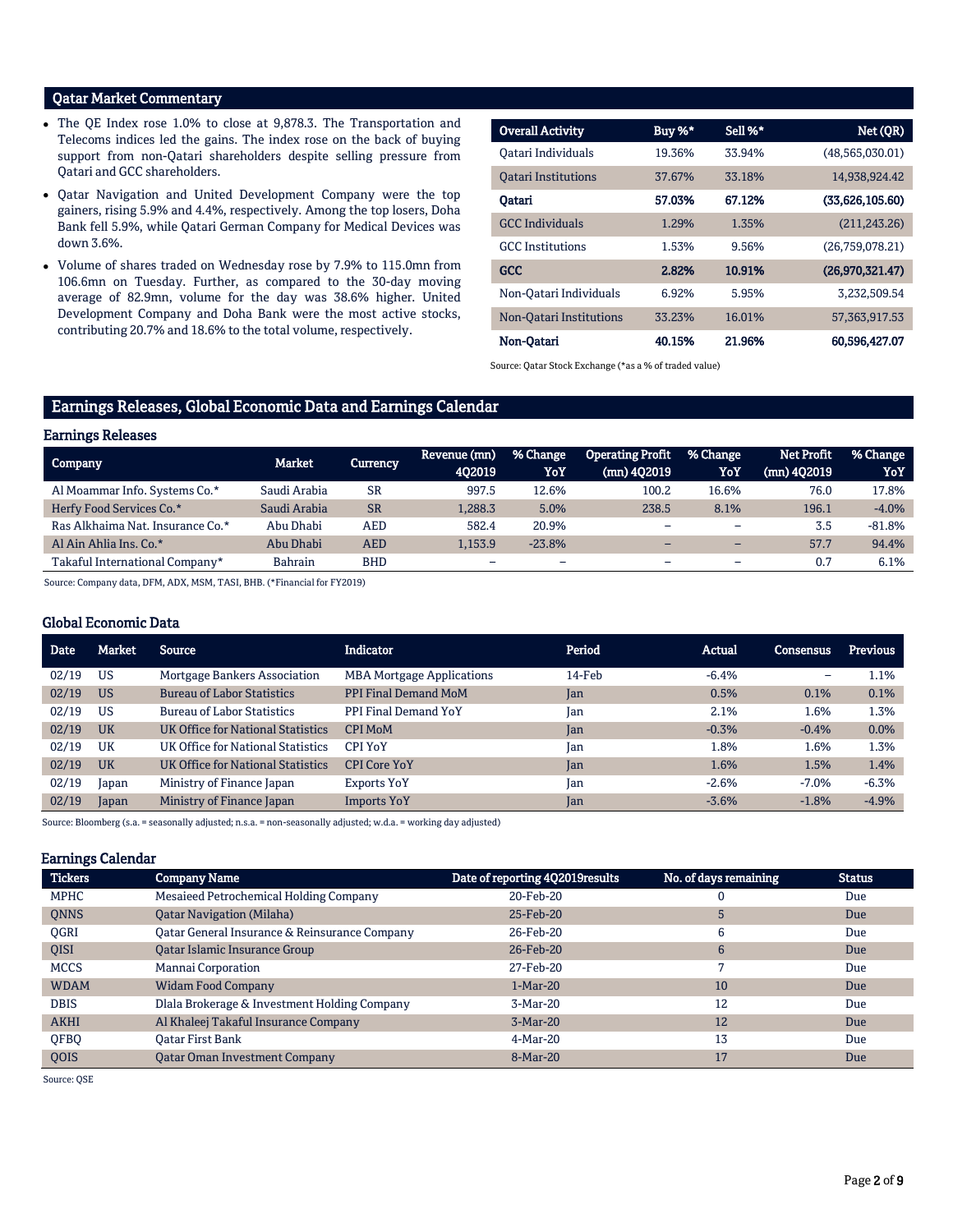## News

- GISS' 4Q2019 earnings broadly in-line GISS reported earnings of QR9.0mn in 4Q2019, gaining vs. QR5.3mn posted in 3Q2019 and significantly above the rig impairment-driven loss of QR137.7mn posted in 4Q2018. We were expecting an overall net income of QR8.1mn in 4Q2019 so earnings were broadly inline our model. As expected, the company did not recommend a cash dividend for 2019. 4Q2019 revenue came in-line at QR772.8mn (23.1% YoY, 0.8% QoQ). GISS' top-line was in-line with our estimate of QR774.5mn (delta of -0.2%). Segment revenue was generally in-line with our forecasts. For the year, GISS posted QR3.0bn in revenue, up 19.5% YoY and earnings of QR43.6mn vs. a loss of QR98.3mn in 2018. 2018 earnings, excluding rig impairment, was QR51.7mn. 2019 EBITDA of QR724mn also dipped below 2018's QR746mn. 2019 revenue benefitted from a significant 91.6% increase in insurance topline, while international expansion in the aviation segment boosted segment revenue by 8.2%. Drilling continues to improve bottom-line performance. While segment revenue for 2019 was up only 2.0% YoY to QR1.2bn, drilling net loss improved to QR101.8mn vs. a loss of QR263.7mn in 2018. The segment made good progress by cutting operating costs through outsourcing services and rationalizing its costs structure. According to the company, drilling was able to reduce its direct costs by QR35mn and g&a expenses by QR23mn in 2019. Our overall thesis remains the same – GISS' story consists of a sum of moving parts, not entirely predictable and fairly volatile. We do not expect this to change. However, we do expect drilling to pull itself out of losses suffered during 2016-19 by 2020 in light of demand due to the proposed North Field expansion and given our assumption of high fleet utilization & modest cost savings. We maintain our Outperform rating with a QR2.10 price target. We believe as newsflow and contribution of the drilling expansion program become apparent later this year, the stock should benefit. (QNB FS Research, QSE, Peninsula Qatar)
- MERS' bottom line rises ~3% YoY and ~120% QoQ in 4Q2019 Al Meera Consumer Goods Company's (MERS) net profit rose ~3% YoY (+~120% QoQ) to ~QR63mn in 4Q2019. In FY2019, the company recorded consolidated sales of QR3.0bn in challenging market conditions. Gross profit increased to QR518.6mn, an increase of 4.5% YoY, mainly through improvements in assortments and robust negotiations with suppliers. Rental income for the year amounted to QR74.8mn. The company made improvements in margins and efficiency and the net profit attributable to shareholders increased to QR186.6mn, compared to QR182.4mn achieved in FY2018. EPS improved to QR0.93 in FY2019 compared to QR0.91 reported in FY2018. The board of directors has proposed 85% cash dividend on the paid up capital of QR0.85 per share totaling QR170mn for FY2019, which is subject to approval of the shareholder at the Annual General Assembly. (QSE, Gulf-Times.com)
- QIIK to hold its AGM on March 9 Qatar International Islamic Bank (QIIK) announced that the Annual General Assembly meeting (AGM) of the company will be held on March 9, 2020. The second meeting shall be held March 23, 2020. (QSE)
- QEWS to hold its AGM on March 15 Qatar Electricity & Water Company (QEWS) will hold its Annual General Assembly (AGM) meeting on March 15, 2020. (QSE)
- AHCS to hold its AGM on April  $1 -$  Aamal Company (AHCS) announced that the company's Ordinary General Assembly meeting (AGM) will be held on April 1, 2020, and in case the quorum is not achieved, the second meeting will be held on April 7, 2020. The analyst call will be held on February 19, 2020. The agenda of the AGM includes, to discuss and approve the proposal of the board of directors to distribute dividends to the current shareholders the sum of 4% of the nominal value of each share of the company that they own (i.e. QR0.04 per share), among others. (QSE)
- QIGD postpones its AGM to February  $26 -$  Qatari Investors Group (QIGD) has announced that the AGM which was scheduled earlier on February 19, 2020 has been postponed to February 26, 2020, due to lack of quorum. (QSE)
- Qatar Airways spends \$600mn to lift stake in British Airways owner to 25.1% – Qatar Airways has bought \$600mn stake in British Airways-owner IAG to increase its holding to 25.1%, strengthening its position ahead of a change in IAG management. In an endorsement of the Anglo-Spanish group just weeks before its Founder Willie Walsh steps down, Qatar Airways stated the move showed its support for IAG and its strategy. Qatar Airways previously held 21.4% of IAG, which also owns Spanish carriers Iberia and Vueling and Ireland's Aer Lingus. IAG, which is registered in Madrid and headquartered in London, capped its equity held outside the EU at 47.5% a year ago to comply with EU ownership rules, a situation that could be further complicated by Britain's departure from the EU. It stated in January non-EU ownership had fallen to 39.5%, so the cap was no longer required. State-owned Qatar Airways has stated its investments in other carriers were mostly for financial purposes. It does not have an IAG board seat. (Reuters)
- Qatar's industrial production up in December on robust extraction of hydrocarbons, strengthened manufacturing sector – Robust extraction of hydrocarbons and strengthened manufacturing sector helped Qatar witness its industrial production scale up YoY in December 2019, according to the official estimates. The country's Industrial Production Index (IPI) witnessed a 1.9% and 5.3% expansion YoY and MoM respectively in December 2019, according to the Planning and Statistics Authority (PSA). The mining and quarrying index, which has a relative weight of 83.6%, saw a 1.9% expansion YoY on account of 2% increase in the extraction of crude petroleum and natural gas, while there was a 10.1% decline in other mining and quarrying sectors. On a monthly basis, the index showed a 5.8% increase owing to a 5.9% jump in the extraction of crude petroleum and natural gas; even as other mining and quarrying sectors witnessed a 2% contraction. The manufacturing index, with a relative weight of 15.2%, showed a 2.3% yearly increase in December 2019. On a monthly basis, the manufacturing index shot up 3.4% owing to a 7.1% increase in the manufacture of chemicals and chemical products and 1.1% in food products. Electricity, which has 0.7% weight in the IPI basket, saw its index plummet 15.3% and 15% on yearly and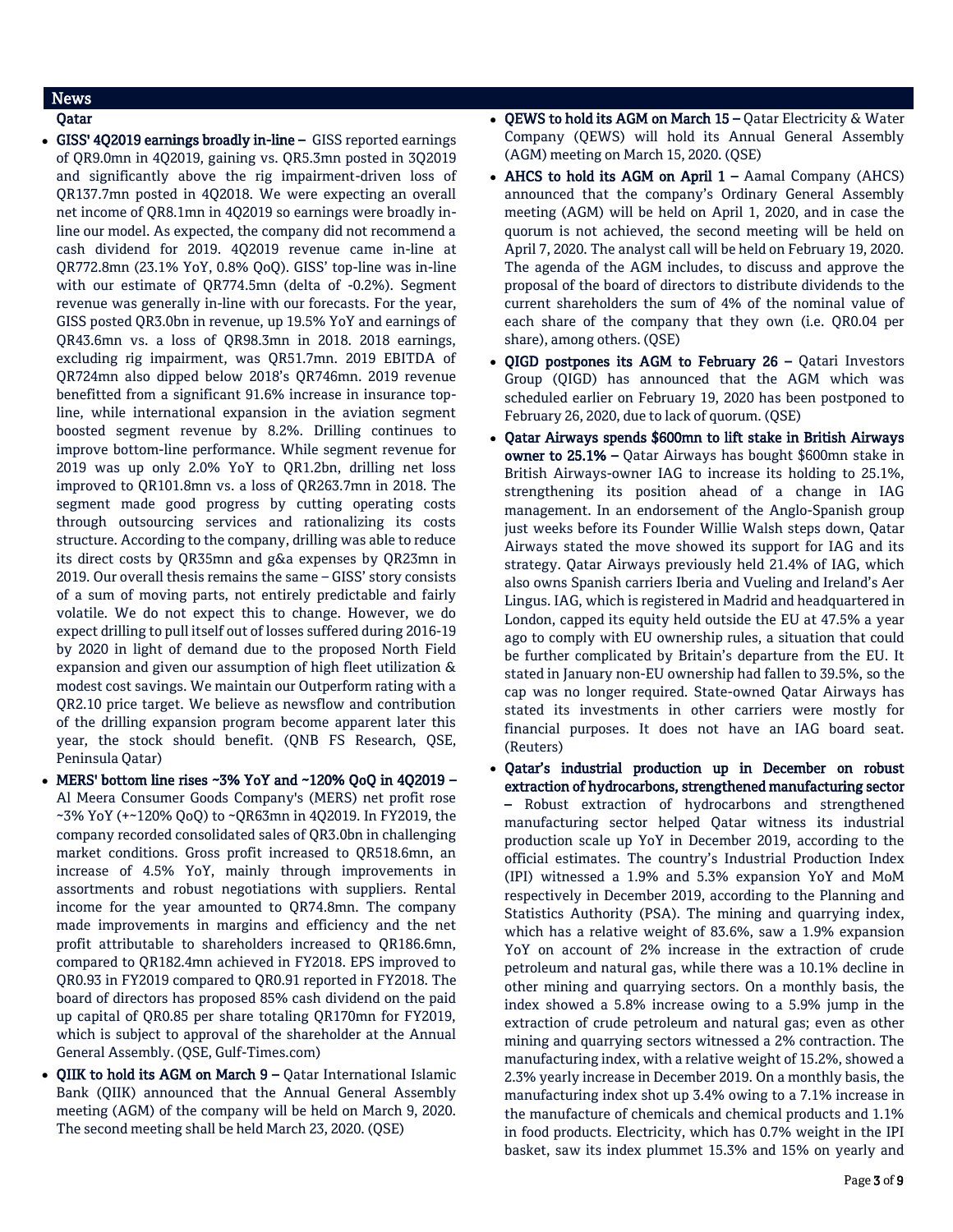monthly basis respectively in December 2019. In the case of water, which has a 0.5% weight, there was a 9.5% and 5% decrease YoY and MoM respectively last December. (Gulf-Times.com)

- HIA expansion works begin; five major contracts awarded The Qatar Company for Airports Operation and Management - MATAR announced Hamad International Airport's (HIA) multiphased expansion project plans and the contracting companies and multiple joint ventures, which have been awarded expansion projects. The five contracting companies and joint ventures awarded HIA expansion projects include the joint venture of Midmac Contracting, TAV Tepe Akfen Investment Construction and Taisei Corporation (MTT), the joint venture of Consolidated Contractors Company (CCC) and Teyseer Contracting Company (TCC) and the joint venture of Urbacon Trading & Contracting, Bahadir Construction and Tedeschia Construction Enterprises (UBT) as well as Beumer Doha and Al Jaber Engineering Company. The Western Taxiway & Stand Development Works contract, Package-0012, was awarded in October 2019 to the joint venture of UBT. This infrastructure and utility focused expansion project will increase the operational capacity of HIA and add 39 additional aircraft stands. Works for this contract started in 4Q2019. The Passenger Terminal Expansion Works, Central Concourse Building and Early Works (PTEW) was awarded to the joint venture of Midmac Contracting, TAV Tepe Akfen Investment Construction and Taisei Corporation. The contract, Package-0013, was awarded in November 2019 and commenced shortly after. The project will include an additional 140,000 square meters terminal building, located airside, adjoining the existing terminal building through Concourse C with an axis that will culminate into a central garden. It will include a new transfer area which will help shorten passengers' connection time and will improve their overall transfer experience at HIA. This will also contribute to servicing the continued growth of HIA's national carrier Qatar Airways. The Remote Transfer Baggage Facility Handling Systems (RTBF) and Building projects were also awarded in November 2019 and February 2020 respectively. (Gulf-Times.com)
- Ezdan: Real estate sector buoyed by Cabinet committee decision - The Cabinet last week has approved a draft resolution for forming a real estate development interim committee to help develop strategies for the enhancement of the real estate sector in Qatar and shall serve under the umbrella of the Minister of Municipality and Environment, Ezdan Real Estate report noted. The interim committee will be specialized in devising growth strategy for Qatar's real estate market, policies and plans necessary to implement enhancement projects bolstering the sector. The report indicated that the move stems from the state's continued support to all different economic sectors, especially the real estate sector being one of the vital industries. In addition it gives promising outlook due to the huge development in the infrastructure in terms of quantity and quality that come in line with the full swing arrangements for hosting World Cup 2022. This can be touched remarkably by the tremendous developments and the major projects that flourished newly developed urban areas. Real estate price index in terms of value and volume has seen 90 property sale deals registered during

the period from 9 to 13 February 2020, according to the figures announced by Real Estate Registration Department with a total value exceeding QR262.6mn. The operations were distributed among 7 municipalities: Umm Salal, Al Khor, Al Thakhira, Doha, Al Rayyan, Al Shamal, Al Daayen and Al Wakra, and included vacant land lots, residences, multi-use buildings, multi-use space, and residential buildings. (Peninsula Qatar)

- MoCI working to enable investor to set up companies from anywhere, anytime - The Ministry of Commerce and Industry (MoCI) is working to enable the investor to establish companies from anywhere and at any time, said Minister of Commerce and Industry, HE Ali bin Ahmed Al Kuwari, during Cabinet meeting. Prime Minister and Minister of Interior, HE Sheikh Khalid bin Khalifa bin Abdulaziz Al Thani, chaired the regular meeting held by the Cabinet yesterday at the Amiri Diwan. After the meeting, Minister of Justice and Acting Minister of State for Cabinet Affairs HE Dr. Issa bin Saad Al Jafali Al Nuaimi, said that the Cabinet considered the topics on the agenda. The Council of Ministers listened to the presentation made by HE the Minister of Commerce and Industry on the single window. His Excellency indicated through the presentation that the single window aims to speed the establishment of business, efficiency and operational effectiveness, transparency of performance, improvement of Qatar's position in the ease of business index, and attract foreign investment. His Excellency also indicated that the MoCI is working to enable the investor to establish companies from anywhere and at any time, improving the operational efficiency of government procedures, and avoiding duplication of company documents through electronic linking. (Peninsula Qatar)
- LNG tanker Al Aamriya to deliver Qatari cargo to Belgium on March 8 – Liquefied natural gas (LNG) tanker Al Aamriya is due to deliver a cargo to Belgium's Zeebrugge terminal on March 8, Refinitiv shipping data showed on Wednesday. The vessel is carrying a cargo loaded in Qatar and has a capacity of around 207,000 cubic meters. (Zawya)

## International

 IMF: Corona-virus poses risks to fragile recovery in global economy – The corona-virus epidemic has already disrupted economic growth in China and a further spread to other countries could derail a highly fragile projected recovery in the global economy in 2020, the International Monetary Fund (IMF) warned on Wednesday. In a note for G20 Finance Ministers and central bankers, the global lender mapped out many risks facing the global economy, including the disease and a renewed spike in US-China trade tensions, as well as climate-related disasters. IMF's Managing Director, Kristalina Georgieva said the outbreak was a stark reminder of how unforeseen events could threaten a fragile recovery, and urged G20 policymakers to work to reduce other uncertainties linked to trade, climate change and inequality. "Uncertainty is becoming the new normal," Georgieva wrote in a blog posted on the IMF website. "While some uncertainties like disease are out of our control, we should not create new uncertainties where we can avoid it," Georgieva said. Despite the outbreak, the IMF stated it was sticking to its January forecast for 3.3% growth in the global economy this year, up from 2.9% in 2019. It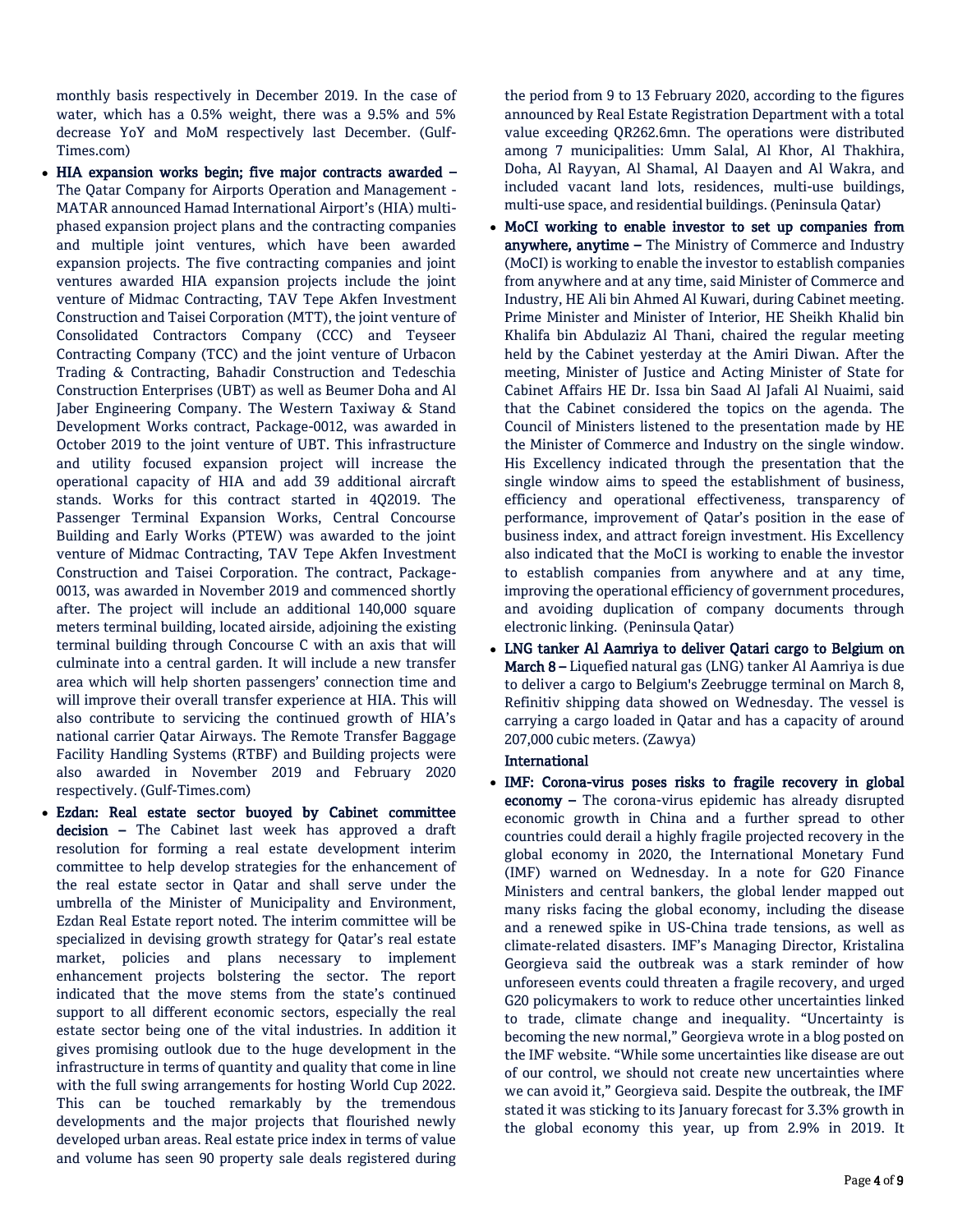represents a downward revision of 0.1 percentage points from its forecast in October. (Reuters)

- US housing starts fall, building permits near 13-year high; producer prices increasing by the most in more than a year last month – The US homebuilding fell less than expected in January while permits surged to a near 13-year high, pointing to sustained housing market strength that could help keep the longest economic expansion in history on track. Other data on Wednesday showed producer prices increasing by the most in more than a year last month, boosted by rises in the cost of services such as healthcare and hotel accommodation. The reports could support the Federal Reserve's desire to keep interest rates unchanged at least through this year after lowering borrowing costs three times in 2019. Data for December was revised up to show homebuilding rising to a pace of 1.626mn units, the highest level since December 2006, instead of surging to a rate of 1.608mn units as previously reported. Economists polled by Reuters had forecasted housing starts falling to a pace of 1.425mn units in January. Housing starts jumped 21.4% on a YoY basis in January. An estimated 1.291mn housing units were started in 2019, up 3.3% compared to 2018. Building permits soared 9.2% to a rate of 1.551mn units in January, the highest level since March 2007, lifted by gains in both single- and multi-family housing segments. A separate report from the Labor Department on Wednesday showed the producer price index for final demand jumped 0.5% last month, the largest gain since October 2018, after climbing 0.2% in December. In the 12 months through January, the PPI advanced 2.1%, the biggest increase since May, after rising 1.3% in December. Economists had forecasted the PPI gaining 0.1% in January and rising 1.6% on a YoY basis. The core PCE price index rose 1.6% on a YoY basis in December. The housing report from the Commerce Department showed single-family homebuilding, which accounts for the largest share of the housing market, fell 5.9% to a rate of 1.010mn units in January. Single-family starts raced to a 1.073mn -unit pace in December, the highest level since June 2007. Single-family housing starts accelerated in the Northeast and West, but tumbled in the Midwest and the populous South. (Reuters)
- Mortgage applications decrease in latest MBA weekly survey Mortgage applications decreased 6.4% from one week earlier, according to data from the Mortgage Bankers Association's (MBA) Weekly Mortgage Applications Survey for the week ending February 14, 2020. The Market Composite Index, a measure of mortgage loan application volume, decreased 6.4% on a seasonally adjusted basis from one week earlier. On an unadjusted basis, the Index decreased 5% compared with the previous week. The Refinance Index decreased 8% from the previous week and was 165% higher than the same week one year ago. The seasonally adjusted Purchase Index decreased 3% from one week earlier. The unadjusted Purchase Index increased 2% compared with the previous week and was 10% higher than the same week one year ago. The refinance share of mortgage activity decreased to 63.2% of total applications from 65.5% the previous week. The adjustable-rate mortgage (ARM) share of activity decreased to 5.4% of total applications. The FHA share of total applications decreased to 9.5% from 9.7% the week prior. The VA share of total applications increased to 12.1% from 10.1% the week prior. The USDA share of total

applications remained unchanged from 0.4% the week prior. (MBA)

- Reuters poll: US economy to dodge corona-virus blow, but risks to downside - The impact of the corona-virus outbreak in China on US economic growth will be negligible and short-lived, according to economists in a Reuters poll who nonetheless now say risks to their forecasts are skewed more to the downside. The outbreak has also significantly increased the chance Beijing doesn't comply with all of the terms of a January 15 initial trade agreement signed with Washington, potentially reigniting a damaging trade war between the world's two largest economies. Still, medians from the Febraury 10-19 Reuters poll of over 100 economic forecasters found the overall US economic growth outlook for this year unchanged compared with last month. The forecast for growth in the current quarter was reduced just 0.1 percentage point to a seasonally adjusted annualized rate of 1.5% - already slow, even by recent standards. The economy was then expected to grow 1.8-2.0% each quarter until end-2021. (Reuters)
- UK inflation unexpectedly hits six-month high in January, pushed up by fuel prices – British inflation unexpectedly rose to a six-month high in January, pushed up by higher petrol prices and a smaller-than-usual drop in airfares, official data showed on Wednesday. The pound briefly strengthened by as much as a quarter of a cent against the US dollar following the figures, which showed consumer prices rose at an annual rate of 1.8% compared with 1.3% in December, not far off the Bank of England's (BoE) 2% target. A Reuters poll of economists had forecasted a rate of 1.6%. While inflation remains modest by historical standards, the figures hinted at a slightly stronger squeeze on household budgets. The BoE stated in January that it expected inflation to run below its target through 2020, bottoming out at around 1.2% in the third quarter of this year. The Office for National Statistics also stated British house prices rose in December at the fastest annual pace in just over a year, adding to signs of a rebound in confidence in the market since Prime Minister Boris Johnson's election victory that month. (Reuters)
- EU leaders to clash over money as Brexit blows hole in budget European Union (EU) leaders will clash this week over the EU's 2021-2027 budget as Britain's exit leaves a 75bn Euro (\$81bn) hole in the bloc's finances just as it faces costly challenges such as becoming carbon neutral by 2050. The budget is the most tangible expression of key areas on which the EU members must focus over the next seven years and their willingness to stump up. For the coming seven-year cycle, the starting point for talks is 1.074% of the bloc's gross national income (GNI), or 1.09tn Euros. By contrast, EU national budgets claw in 47% of annual output (GDP) on average. Still, disputes over hundredths of percentage points have kept EU and government officials busy for the last two years and many diplomats remain skeptical that a deal will be reached on Thursday and Friday, when leaders meet in Brussels. (Reuters)
- German exports to Britain slumped in run-up to Brexit German exports to Britain fell for the fourth year running in 2019, according to Statistical Office data seen by Reuters, as the weak pound dampened demand and uncertainty over post-Brexit trade regulations disrupted existing supply chains. Exports to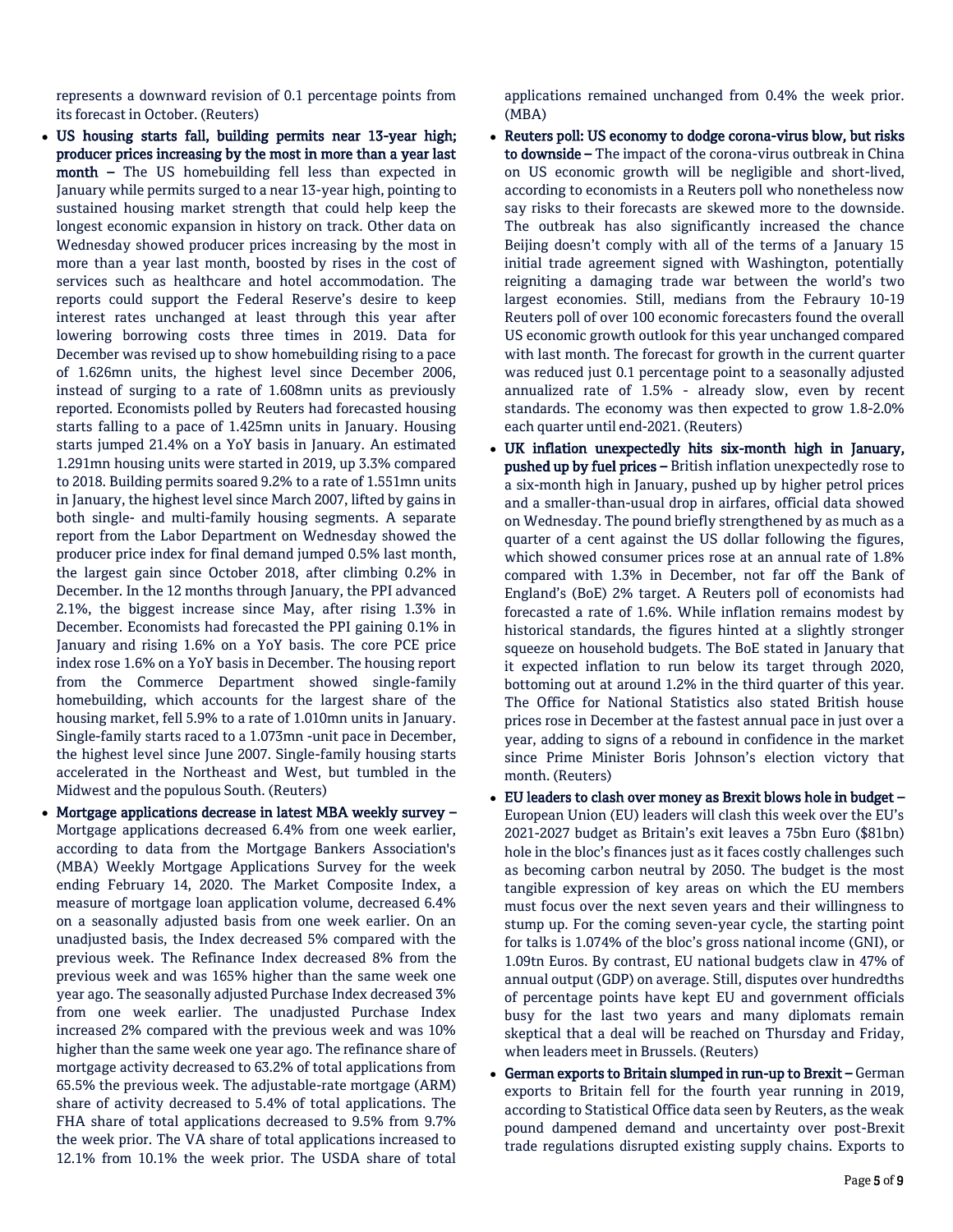Germany's fifth-largest customer fell 4.2% to 78.7bn Euros, their lowest level since 2013, even as Germany's total exports rose 0.8% YoY to reach a record high. The future trade relationship is expected to disrupt many of the intricate crossborder supply chains upon which many industries, from automotive to aerospace, depend. A deal that would let that continues is widely thought to be unachievable in the 10 months remaining until the end of the transition phase. Exports of cars, aircraft and aircraft parts, electronic equipment and pharmaceutical products had fallen, the data showed. Falls in trade within individual industries suggested that supply chains were already being dismantled. (Reuters)

 China's virus-hit industrial cities start to ease curbs, restore production – Big manufacturing hubs on the Chinese coast are starting to loosen curbs on the movement of people and traffic while local governments prod factories to restart production, following weeks of stoppages due to the corona-virus outbreak. In their early efforts to contain the virus, authorities extended a week-long Lunar New Year holiday in late January by about 10 days, instituted quarantines, and imposed restrictions on traffic in large parts of the country. The measures slowed the sprawling industrial sector to a crawl, with companies unable to resume production or restore output to normal levels due to a lack of workers. Many have also been unable to take delivery of raw materials or send products to clients due to logistical hurdles, with the disruptions knocking on along supply chains worldwide. More than 50% of the bigger industrial enterprises in Guangdong, Jiangsu and other large provinces, as well as Shanghai, have resumed production, an official at the National Development and Reform Commission told a briefing in Beijing. Most listed companies in Zhejiang are expected to resume production by the end of February, an official at the Zhejiang securities regulator told the briefing. (Reuters)

## Regional

 S&P: GCC will still rely mostly on oil and gas next decade – The GCC economies and Iraq will remain primarily reliant on hydrocarbons in the next decade as the sector still fuels the majority of government revenues, S&P stated, noting also that the pace of economic diversification is expected to remain gradual. On an average, 81% of central government revenues are fuelled by the hydrocarbon sector, the ratings agency noted. "The low cost of hydrocarbon production in the region provides GCC sovereigns some resilience to energy transition risk, helping buy time for economic diversification," Director, Financial Institutions & Sovereign Ratings at S&P, Benjamin J Young said. The hydrocarbon sector contributes on average about 40% to the GDP of the six hydrocarbon-producing GCC countries plus Iraq and on a per capita basis, GCC greenhouse gas emissions are among the highest globally, at 27.2 tons per capita. "As global investors get to grips with the implications of climate change for their portfolios, they are likely to reappraise their appetite for investment in sectors and regions they perceive as most at risk from decarbonization initiatives," Young said. The ratings agency also said that since 2012, GCC economies have made some progress in diversifying away from oil. S&P estimates that the non-oil private sector's share in Gulf economies' real GDP will reach an average of 36.8% by 2022, up from 29.2% in 2012. According to the ratings agency, though

GCC governments' diversification efforts have picked up pace, economic diversification will take time. (Zawya)

- Low-cost flights to power Middle East aviation market Lowcost carriers (LCC) are powering up the Middle East aviation market and capturing an ever-increasing market share, driven by customer preferences shifting towards this type of service. LCCs recorded a 9.3% increase in seat capacity in 2019 and its share of total seat capacity across the Middle East increased to 16.5% in 2019, from 14.9% in 2018, an Arabian Travel Market (ATM) report stated citing CAPA Centre for Aviation. ATM will take place at Dubai World Trade Centre from April 19-22, 2020. Over the next 12 months, LCCs are predicted to continue to grow in market share, with Saudia's LCC subsidiary, flyadeal, becoming the region's largest airline by seats in 2019 and recording a capacity growth of 78.1%, the report stated. "Situated within eight-hours of two-thirds of the world's population and located between the major cities of Europe in the northwest, the fast-developing East African cities in the west and India and Pakistan in the east – the Middle East is the ideal location to set up a budget airline, attracting passenger traffic from within the region as well as from across much of the eastern hemisphere." (Zawya)
- OPEC confirms March meeting date, ending Saudi Arabia-Russia tussle – OPEC sent out invitations for meetings between the cartel and its allies on March 5 and 6, delegates said, signaling that plans for an emergency gathering have faded away. The 23-nation coalition known as OPEC+ had already scheduled the conference for early March when it last assembled in December. Saudi Arabia has been pushing for weeks for an earlier meeting of the OPEC and its allies with Energy Minister, Abdulaziz bin Salman this week equating the coronavirus's impact on the market to a house on fire. Russia, the most important ally in the broader alliance, has resisted the initiative, saying that more time is needed to assess the impact of the disease. The invitations distributed this week confirm that the gathering will take place on the originally scheduled dates. It appeared earlier this month that the move for action was accelerating, as OPEC+ convened an urgent session of technical experts in Vienna, who recommended that the producers deepen current cutbacks by 600,000 bpd. The coalition is already implementing just over 2mn bpd of output curbs to shore up prices in the face of soaring US shale-oil supplies. However, the proposal to cut deeper has not yet received backing from Russia, which is able to weather low oil prices more easily than Persian Gulf producers. Oil traders will now have to wait until early March to see whether the alliance goes ahead with any new measures. (Bloomberg)
- Islamic Development Bank sells \$2bn five-year Sukuk Jeddahbased Islamic Development Bank sold \$2bn in five-year Sukuk at 40 basis points over mid-swaps, a document from one of the lead banks on the deal showed. The bank tightened the spreads after it had begun marketing the notes at the high 40s bps over mid-swaps. The bank, rated triple-A by Moody's, S&P and Fitch, hired Citi, Dubai Islamic Bank, HSBC, Islamic Corporation for the Development of the Private Sector, LBBW, Natixis and Standard Chartered Bank to arrange the deal. (Reuters)
- Islamic Development Bank trims price guidance for 5-year Sukuk – Saudi Arabia's Islamic Development Bank (IsDB) has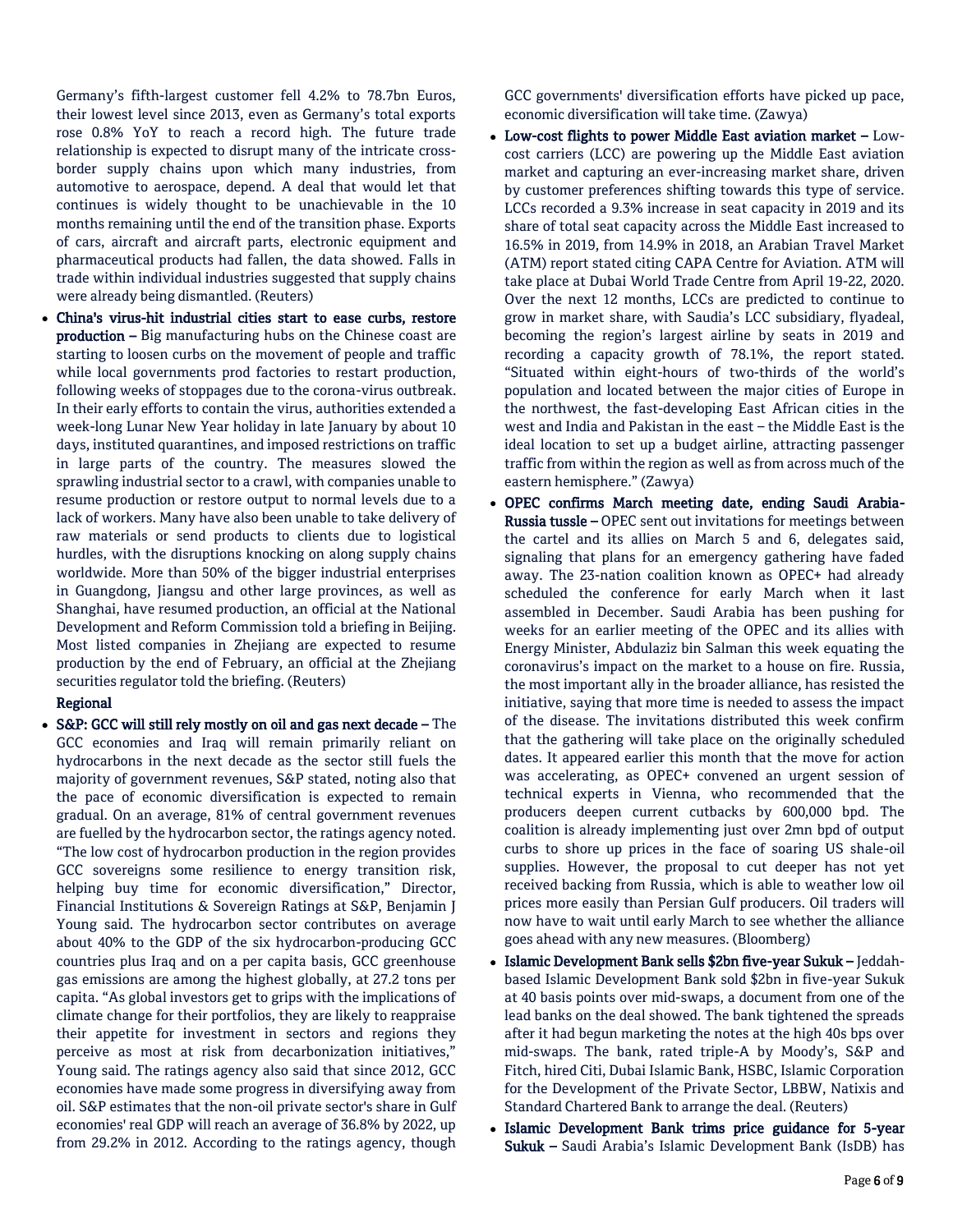revised the price guidance for its five-year Dollar Sukuk issue to 40-43 basis points (bps) over mid-swaps, a document from one of the lead banks on the deal showed. The bank, which had began marketing the notes at high-40s bps over mid-swaps on Tuesday, received more than \$1.15bn in orders, the document stated. (Reuters)

- Saudi Dar Al Arkan sells \$400mn seven-year Sukuk Saudi Arabian real estate developer Dar Al Arkan sold \$400mn in seven-year Sukuk at 7%, a document from one of the banks leading the deal showed. Dar Al Arkan, which began marketing the Islamic bonds at 7.375-7.5% on Wednesday, hired AlKhair Capital, Citi, Deutsche Bank, Dubai Islamic Bank, Emirates NBD Capital, Mashreqbank, Nomura, Standard Chartered Bank and Warba Bank to lead the deal. The issuer received more than \$1.1bn in orders for the deal, the document stated. The Sukuk, or Islamic bonds, will be issued through Dar Al Arkan Sukuk Company Ltd and guaranteed by Dar Al Arkan Real Estate Development. (Reuters)
- Foreign currency assets held by UAE banks increases to AED381bn – The total foreign currency assets held by the Central Bank of the UAE (CBUAE) increased to AED381bn by the end of 2019, a YoY growth of 5% from AED363.27bn, accounting for 29% of total deposits held by Emirati banks, which stood at AED1.303tn by the end of December, according to figures revealed by the CBUAE. The growth is reflective of the increased investor trust in UAE-based banks by virtue of the country's strong financial system. As per the country's primary financial regulator, foreign currency deposits of various terms valued at circa AED245.24bn by the end of 2019, a YoY growth of 6.8%. Foreign demand deposits hit AED115.9bn by end of December, a 10% growth on year, while savings deposits picked up 18% to AED19.77bn over the same reference period. The rest of deposits, which total AED922bn, are held in Dirham, according to the CBUAE statistics. (Zawya)
- Dar Al Takaful in negotiations to acquire Noor Takaful General, Noor Takaful Family – Dar Al Takaful has executed a conditional offer letter to Noor Investment Group and Noor Bank to acquire 100% of the shares of both Noor Takaful General and Noor Takaful Family. Under the terms of the offer letter the parties have entered into exclusive discussions to finalize definitive transaction documents towards completion of the transaction. Completion of the transaction is expected to take place in the second quarter of 2020, and is subject to shareholder and regulatory approval. Post completion of the transaction, Noor Takaful General and Noor Takaful Family will continue to conduct their business on an as is basis. Further, during the execution and post completion of the transaction, the takaful policies underwritten by each of Noor Takaful Family, Noor Takaful General and Dar Al Takaful will remain unchanged and in full effect. Chairman of Dar Al Takaful, Abdulaziz Al Bannai said: "The transaction, when completed will allow Dar Al Takaful to build scale and market share in the UAE by consolidating the fragmented UAE insurance market, and diversify our existing business by adding Family Takaful (Life) to the Company's service offering. The company expects to realize meaningful cost synergies from the transaction, which would allow us to offer better terms to our policy holders." Emirates NBD Capital Limited is acting as the sole

financial advisor on this transaction, Baker McKenzie Habib Al Mulla is acting as the legal advisor, Deloitte is acting as the financial and IT diligence advisor and Milliman is acting as the actuarial diligence advisor on the transaction. (Zawya)

- Dubai property prices will fall further in 2020; recovery will take a long time  $-$  With a massive guaranteed oversupply of properties and top developers taking losses in 2019, real estate prices this year could fall another 5% to 10%. S&P stated that for 2020, it could see another potential decline of 5% 10%, a stress case that the ratings agency had outlined last year for 2020. "We are seeing prices approach a level which we saw at the bottom of the previous cycle in 2010-2011, and when you adjust for inflation and incentives that you get when you buy off-plan products, it is probably even lower. The market is already struggling, and we are expecting a year of very high delivery cycle. We are still seeing launches with small deposits and long-term payment plans, which is really not helping the market, adding the burden of funding such developments on the balance sheet of the developers. So we are seeing credit weakening on the side," Associate Director, Corporate Ratings, S&P Global Ratings, Sapna Jagtiani said. S&P estimates that at least 120,000 new units are expected to enter the Dubai property market in the next couple of years. According to real estate insights platform, Property Finder, though an estimated 90,000 units are scheduled to be completed in 2020, only 40,000 to 50,000 homes will be delivered this year. (Zawya)
- Overall 60% of Dubai firms optimistic about business conditions in 2020 – More and more companies are expecting better business conditions in Dubai in the first three months of 2020. According to a survey by the Dubai Economy, the proportion of companies anticipating better business conditions in the first three months of 2020 increased to 60%, from 58% in the last quarter. "Improving domestic market conditions and strong prospects for international reach have seen businesses in Dubai welcoming 2020 with optimism," the Dubai Economy stated. Entrepreneurs in Dubai were less upbeat last year, particularly in the third quarter, when 19% of businesses rated their performance as below par amid a slowdown in consumer spending and commercial activity. Uncertainty over the US-China trade war also weighed down local business sentiments. "Softer demand, lower margins and less projects have had an impact in the last quarter of 2019," the Dubai Economy stated. The latest UAE Purchasing Managers' Index (PMI) by IHS Markit, which tracks business activity, showed that conditions in the non-oil private sector last month deteriorated for the first time in 10 years. As a result, job numbers fell significantly. (Zawya)
- Dubai's Emirates NBD sells A\$700mn 10-year kangaroo bonds Emirates NBD, Dubai's largest bank, sold A\$700mn in kangaroo bonds with a 10-year maturity, a document showed on Wednesday. The bonds offer a 3.05% coupon and were priced with a 3.115% yield, according to the document. Kangaroo bonds are issued by non-Australian issuers in the Australian market and are denominated in Australian dollars. Emirates NBD, rated 'A3' by Moody's and 'A+' by Fitch, hired ANZ, Emirates NBD Capital, Mizuho and Nomura to arrange the deal, which is part of Emirates NBD's A\$4bn debt issuance program. (Zawya)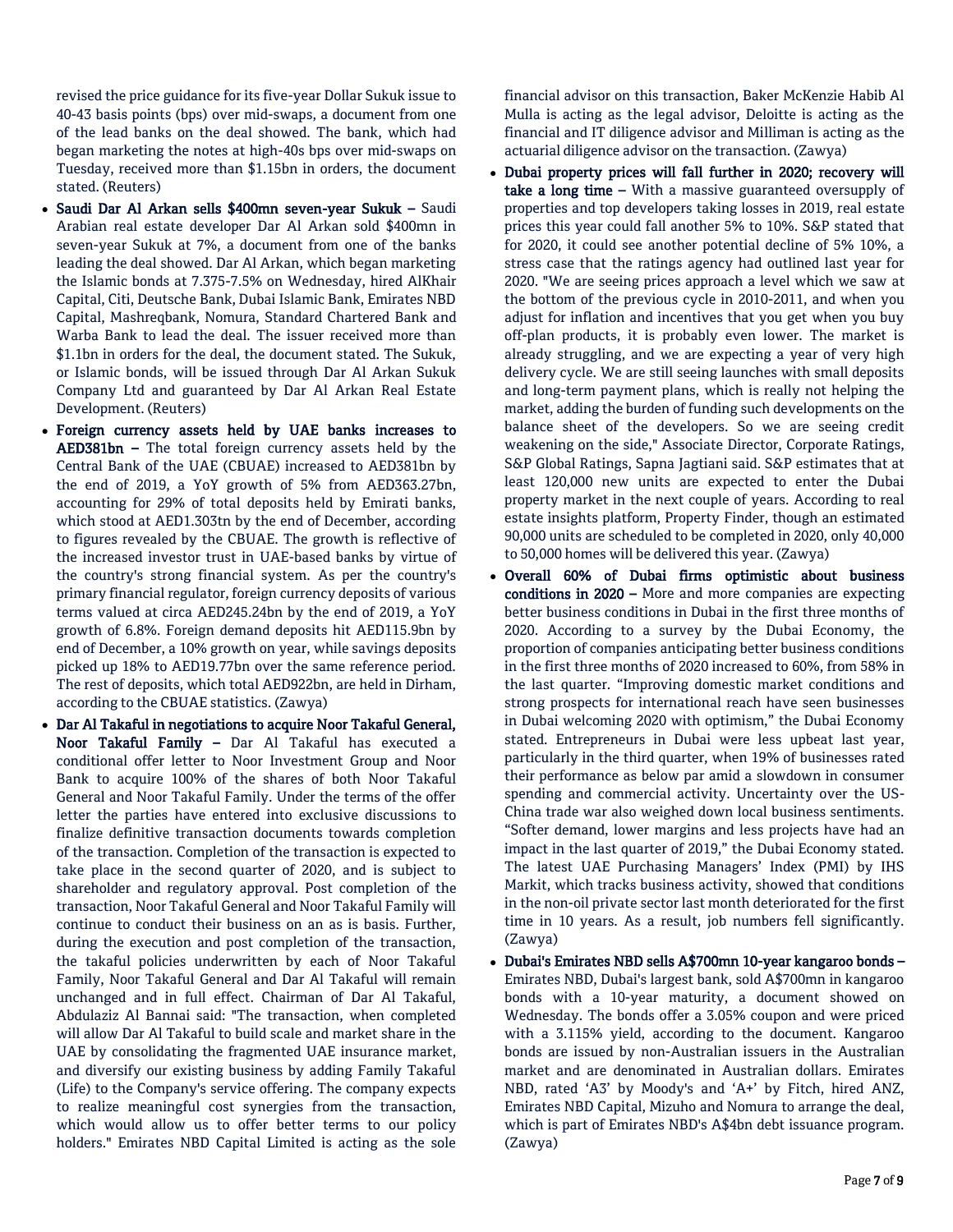- Citi and Deutsche start talks to sell \$9bn Dubai port company debt – Citi and Deutsche Bank have started talks with other banks to sell roughly \$9bn in debt Dubai raised to take full control of DP World and refinance borrowings of Dubai World, sources said. Dubai announced this week one of its state companies, Port and Free Zone World (PFZW), part of state investment vehicle Dubai World, aims to buy publicly listed shares of port operator DP World in a deal with a \$13.9bn valuation which will end up adding billions of Dollars of debt to DP World's books. Citi and Deutsche Bank have underwritten roughly \$9bn of debt for the transaction and have started discussions with other lenders to decrease their exposure by distributing the debt, the sources said. Dubai World, a conglomerate with interests in ports, real estate and hospitality, signed a \$25bn debt restructuring agreement in 2011 after Dubai was hit by the global financial crisis. DP World's planned de-listing will add leverage to the company, which pushed rating agencies Moody's and Fitch to put the firm under review this week for a potential downgrade. As part of the deal, DP World will borrow \$5.15bn to fund a dividend to Dubai World, which is the sole shareholder of PFZW, helping it meet outstanding obligations to lenders. (Reuters)
- Abu Dhabi announces AED10bn infrastructure tenders Abu Dhabi in the UAE announced plans to issue public-private partnership infrastructure project tenders worth AED10bn, state news agency (WAM) reported. (Reuters)
- ADNOC signs exclusive seller deal with Xiamen Sinolook Oil Abu Dhabi National Oil Company (ADNOC) stated that it has signed an exclusive seller agreement with Xiamen Sinolook Oil Co. Ltd, state news agency WAM reported. The agreement appointed Xiamen Sinolook Oil as exclusive seller of ADNOC's Group III base oil, ADbase, into China, WAM stated. ADNOC had previously signed a long-term sales agreement with Xiamen Sinolook Oil for its ADbase product, according to WAM. (Reuters)
- Kuwait turns to deficit in 10 months Kuwait's budget deficit amounted to KD2.26bn in the first 10 months of fiscal year 2019/2020 after transferring the Future Generations Fund's reserve. The country has registered a surplus of KD1.59bn during the first 10 months of fiscal year 2018/2019 after deducting the Future Generations Fund's reserve which represents 10% of the country's total revenues, recent data by the Ministry of Finance revealed. In the meantime, around KD1.43bn was transferred to the Future Generations Fund's reserve over the April-January period, down by 1.76% annually from KD1.70bn. Revenues shrank by 15.99% from KD17.01bn to KD14.29bn, accounting for 90.4% of the KD15.812bn estimated income for the full year 2019/2020. In addition, Kuwait's expenditures and commitments soared to KD15.13bn in the 10 month period of FY19/20 when compared to KD13.72bn a year earlier, representing about 67.2% of expected expenditures of KD22.5bn for the full fiscal year. It is worth noting that the finance ministry had forecast a budget deficit of KD5.27bn and revenues of KD15.81bn for the current fiscal year, as compared to expenses of KD22.50bn. (Zawya)
- Kuwait's parliament approves bill to establish Shari'ah board Kuwait's parliament approved a draft law to establish a Shari'ah board to oversee banking and Islamic finance, state

new agency KUNA reported. The Central Bank of Kuwait (CBK) will take over the supervision of the banking sector and ensure it abides by Islamic law. The bank will form the new board and dictate its operations, it added. (Reuters)

- Commercial Bank of Kuwait incurred loss of KD16.6mn in 4Q2019 – The Commercial Bank of Kuwait (CBK) did not register any profits during fiscal year 2019 when compared to profits of KD63.8mn in 2018. Total assets grew by 9.1% to KD4.87bn by the end of 2019 from KD4.46bn in 2018. Over the fourth quarter (Q4) of last year, the bank suffered a loss of KD16.6mn, against a profit of KD48.5mn in the same period a year earlier, according to a bourse statement. The results of 2019 are attributed to growing impairment and other provisions, which were partially offset by higher net interest and non-interest income. Moreover, the bank's board of directors did not recommend distributing any dividends for 2019. In the January to September period of last year, profits rose by 9.1% to KD16.62mn, compared with KD15.23mn in the same period last year. (Zawya)
- Warba Bank posts 30% YoY rise in net profit to KD16.5mn in FY2019 – Warba Bank recorded net profit of KD16.5mn in FY2019, an increase of 30% YoY. Total operating revenue rose 20% YoY to KD59.7mn in FY2019. Net operating profit rose 22% YoY to KD37.3mn in FY2019. Total assets stood at KD3.1bn at the end of December 31, 2019 as compared to KD2.2bn at the end of December 31, 2018. Financial receivables stood at KD2.3bn (+40.7% YoY), while depositor's account stood at KD1.7bn (+62.0% YoY) at the end of December 31, 2019. EPS came in at KD7.73 in FY2019 as compared to KD7.06 in FY2018. The rise in operating profit attributes to 41% rise in financing portfolio, 85% rise in investment portfolio as compared to a year earlier. The bank has proposed 5% bonus shares. (Boursa Kuwait, Bloomberg)
- Oman sells OMR150mn 2027 bonds at yield 5.1%; bid-cover at 1.45x – Oman sold OMR150mn of bonds due on February 20, 2027. Investors offered to buy 1.45 times the amount of securities sold. The bonds were sold at a price of 100.875, having a yield of 5.1% and will settle on February 20, 2020. (Bloomberg)